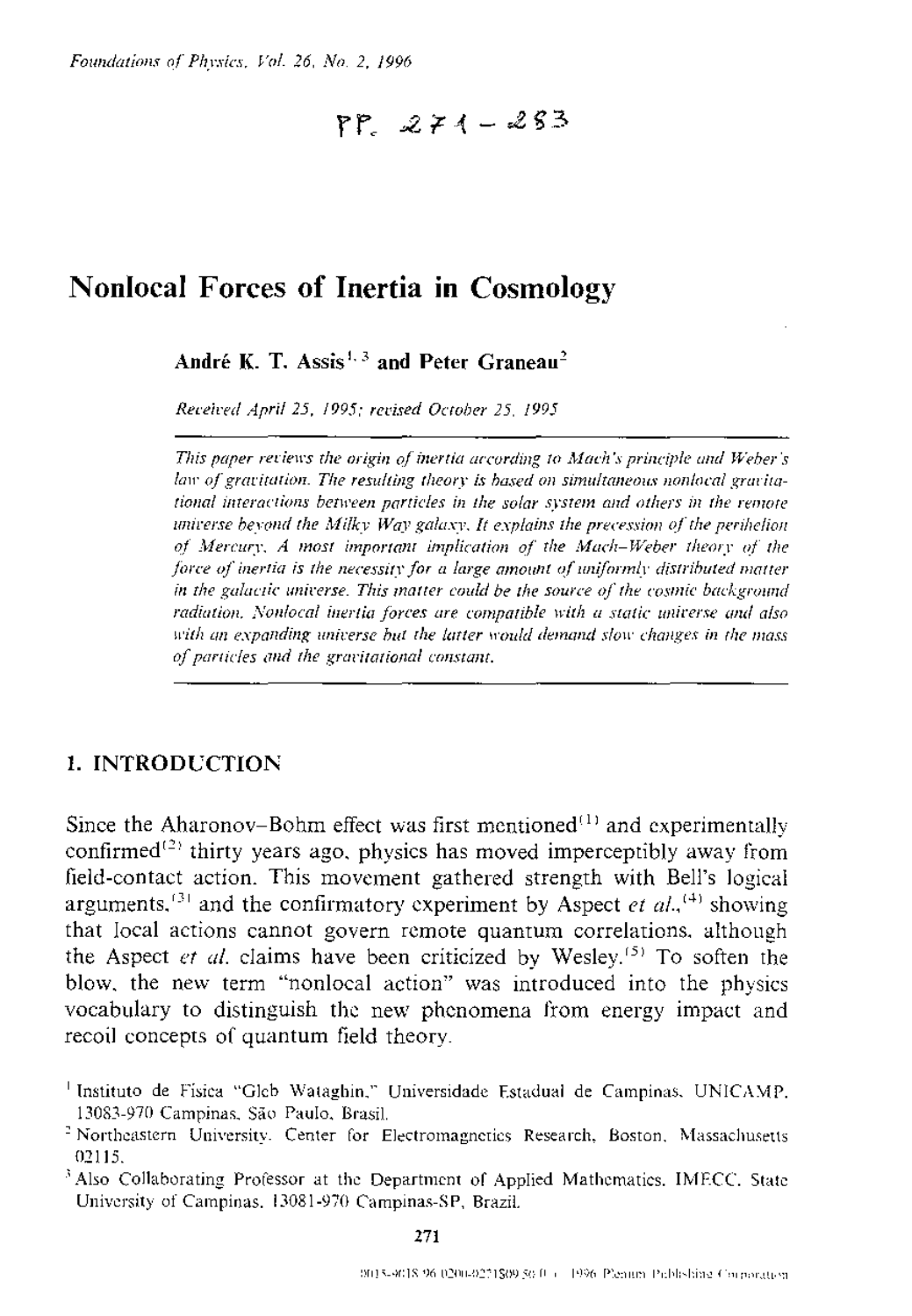At the same time. a dozen or more decislve electrodynamic experiments were found to be incompatible with relativistic electromagnetism,<sup> $(6)$ </sup> and could only be explained with the pre-Maxwellian theones of Ampere, F. E. Neumann, Kirchhoff, and Weber which were all based on simultaneous far-actions, less precisely described as instantaneous action at a distance. Only with this type of nonlocal action can the functioning of the common induction motor be understood.<sup>(7)</sup> The recent experiments which are being quantitatively explained with simultaneous far-actions deal with: jet propulsion in liquids,  $(8)$  the exploding wire phenomena.<sup>19, 10</sup> the electromagnetic impulse pendulum and the mechanism of railguns.<sup>11 151</sup> Ampere forces in gaseous and liquid conductors,<sup> $(16, 18)$ </sup> etc.

Yet another development drew attention to nonlocal actions. This was the full implementation of Mach's principle<sup> $(19)$ </sup> with a modified law of Newtonian universal gravitation. This law was first proposed by Weber and Tisserand in the nineteenth century.<sup> $(20, 21)$ </sup> The identity of gravitational and inertial mass, as established by this model<sup>(19)</sup> on the basis of Weber's law, now appears to be the strongest argument in favor of simultaneous far-actions. According to this every particle in the universe is permanently interconnected to every other particle.<sup> $(22)$ </sup> The purpose of our paper is to examine some of the cosmological consequences of this interconnectedness. **It** should be remarked that the main aspects of the Mach-Weber modcl to be discussed in this paper (application of a Weber's law to gravitation in order to derive Mach's principle) had been derived in an extremely important paper by Erwin Schrödinger<sup>(23)</sup> of 1925, although he was not aware of the previous investigations of Weber and Tisserand. Schrodinger dealt only with the velocity-dependent potential energy, while in Ref. 19 we worked also with Weber's force. The essential results can be obtained in both-ways.

#### 2. MACH'S PRINCIPLE

Einstein<sup>(24)</sup> coined the phrase "Mach's principle." It stands for the conjecture that the forces of mertia on local matter are determined by the distribution of matter throughout the universe\_ According to Mach, there is no meaning in Newton's absolute space, absolute time, and absolute motion. All motion of matter is relative to other matter. Mach therefore referred Newton's first and second laws of motion to the frame of the "fixed stars." In 1883 he said (Ref. 25, p. 336): "I have remained to the present day the only one who insists upon referring the law of inertia to the earth, and in the case of motions of great spatial and temporal extent, to the fixed stars. "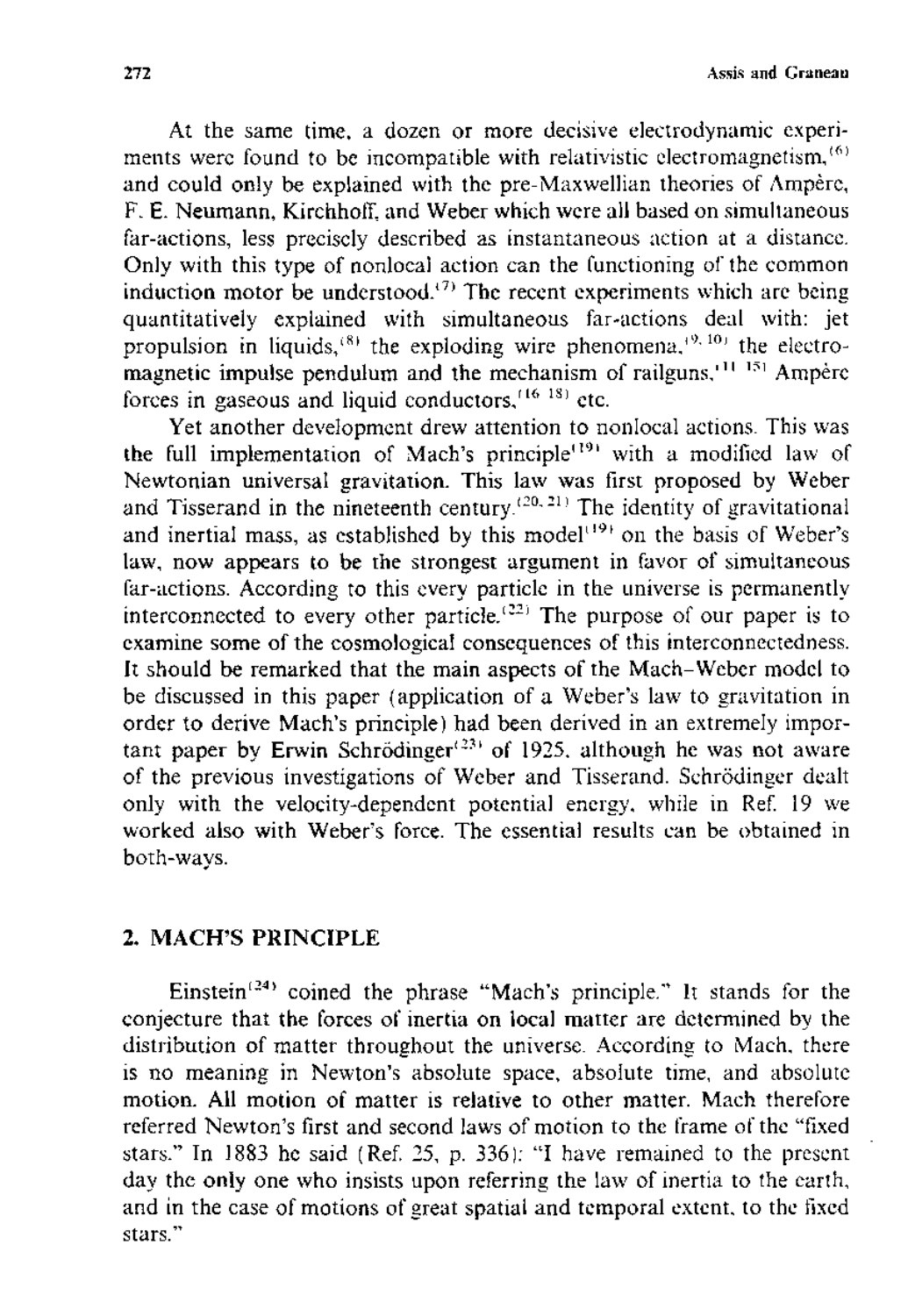#### :"onlocal Forces of **Inertia in** Cosmolol!)· 273

Today we know that most visible objects in the sky belong to our own galaxy which rotates relative to the distant galaxies with a period of about 250 million years. It is this set of remote galaxies which we will take as our inertial reference frame and call it the "fixed stars."

Mach identified the reference frame of the fixed stars to be Newton's "absolute space." But Mach's principle stood for more. It had dynamical consequences. For example, according to Mach a spinning spherical shell, or any spinning isotropic distribution of matter, should generate within itself centrifugal forces on every body not lying on the axis of rotation. With regard to Newton's bucket experiment. Mach (Ref. 25. pp. 279 and 284) said: "Try to fix Newton's bucket and rotate the heaven of the fixed Stars and then prove the absence of centrifugal forces.... The principles of mechanics can. indeed. be so conceived that even for relative rotations centrifugal forces arise."

Three important quantitative facts strongly support Mach's philosophy. In Newtonian physics these facts are treated as coincidences and no explanation is supplied. A theory incorporating Mach's principle should justify these facts within a coherent picture of the universe.

The first and most important of the three facts is the identity of inertial and gravitational mass. By inertial mass we mean the mass which appears in linear and angular momentum, in Newton's second law of motion  $(n<sub>i</sub> \vec{a})$ . and in expressions of kinetic energy. The inertial mass of a body determines the inertial force acting on the body, that is. the force which resists acceleration, deceleration. and change of direction relative to the tixed stars. On the other hand, gravitational mass is the mass which appears in Newton's law of universal gravitation, in the weight of a body, and in the gravitational potential energy. As they arise from totally different experiments, there is no reason that the two masses of a body should be the same, unless this reason is provided by Mach's principle.

The identity of inertial and gravitational mass revealed itself for the first time in Galileo's free fall experiments. Newton demonstrated it with carefully designed pendulum experiments. and showed it was correct to at least one part in a thousand. At the turn of the century Eotvos concluded that this agreement was better than one part in 10<sup>8</sup>, and nowadays it is known to hold to at least one part in  $10^{12}$ . This mass-equivalence became the basis of Einstein's general theory of relativity. His principle of equivalence unequivocally linked inertial interactions to gravitational interactions.

The second fact which suggests the validity of Mach's point of vicw can be expressed in two ways. (A) The universe as a whole docs not rotate relative to absolute space, or  $(B)$  the kinematical rotation of the earth is equal to its dynamical rotation. If the universe as a whole did rotate, most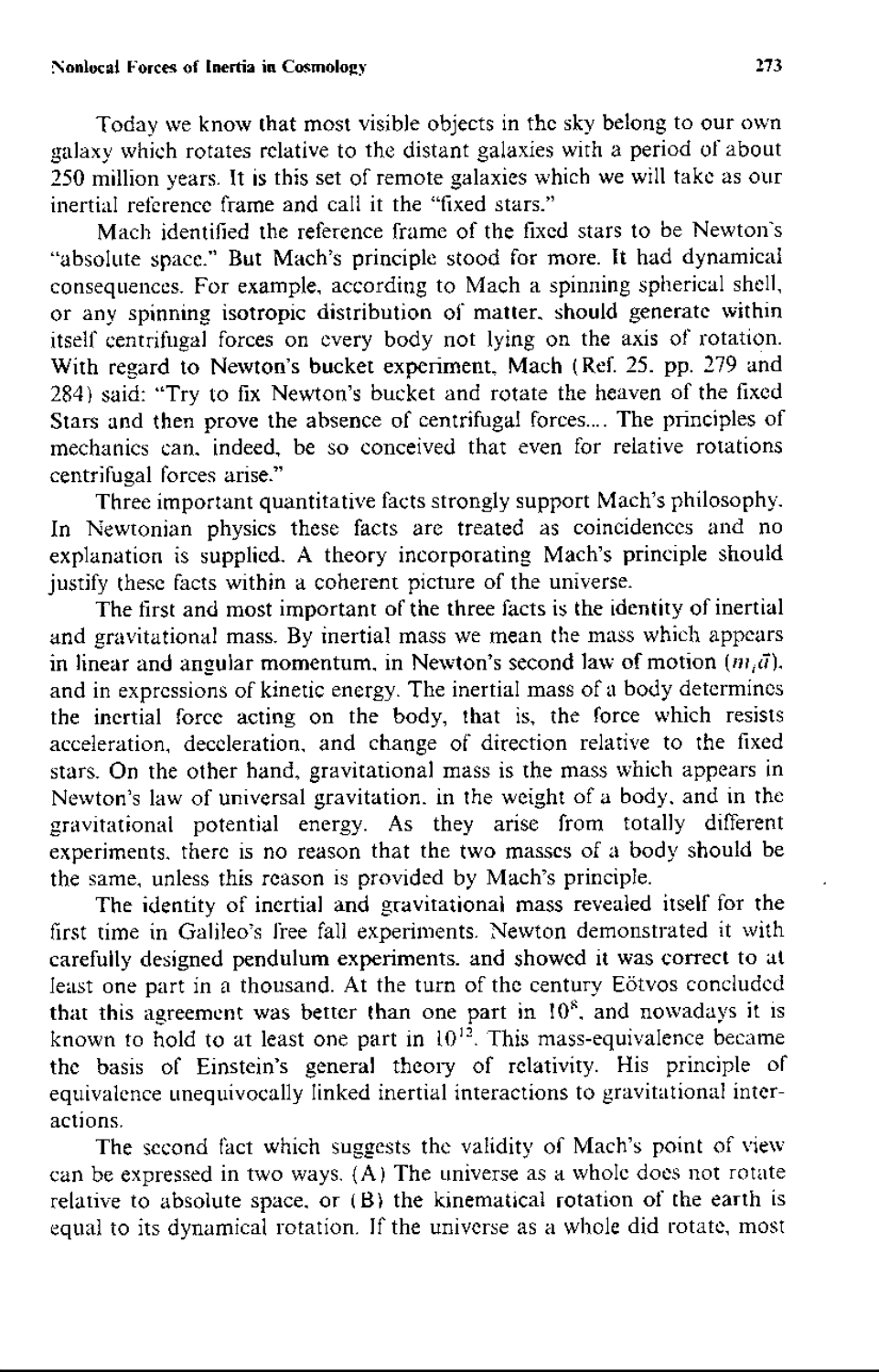Assis and Graneau

galaxies would be located in a disc normal to the axis of rotation, as is the case with the stars of a galaxy and the planets of the solar system. Although clusters of galaxies have now been observed. their distribution shows no preferred directions as seen from the earth.

With respect to (B), we observe an apparent circular motion of the fixed stars and galaxies about the Pole Star (in the northern hemisphere) with a period of 24 hours. This rotation we attribute to the kinematic spin of the earth\_ We also have dynamical proof of the spin of the earth. This is provided by the Foucault pendulum and the distortion of the shape of the earth. The equatorial radius of our planet is approximately one part in three hundred greater than the polar radius. The kinematically and the dynamically determined angular velocities of the earth are equal to one part in  $10^8$  radians per year. (26) In practice this tells us that the best inertial frame is that of the distant galaxies. It may be another coincidence and does not necessarily confirm Mach's theory. but it appears likely that the inertial properties of bodies on earth depend on the remote universe.

The third fact supporting Mach's argument was discovered after his death. Since about 1930 it has been known that

$$
H_o^2 \approx G \rho_o \tag{1}
$$

where  $H_{\rho}$  is Hubble's constant. G Newton's gravitational constant, and  $\rho_{\rho}$ the mean mass density of the universe. Although this quantitative relation has been known for 65 years, the origin of the cosmological redshift is still uncertain (Doppler effect, tired light, redshift based on a gravitational effect, etc.) It could be a chance coincidence that these three quantities are interrelated. but if we accept Mach's principle and nonlocal actions it is not at all surprising that the gravitational constant should depend on the extent of the matter distribution throughout the universe.

#### 3. **THE MACH-WEBER MODEL**

Weber proposed a modified form of Newton's law of gravitation.<sup> $(20)$ </sup> With Weber's law it has been possible to fully implement Mach's principle using gravitational forces.<sup> $(19, 23)$ </sup> The Mach-Weber model is based on two postulates:

(I) The sum ofa11 forces (mechanical *wnwcl.* gravitational. inertial. electromagnetic, nuclear, etc.) on any material particle, or body, is always zero in all coordinate frames.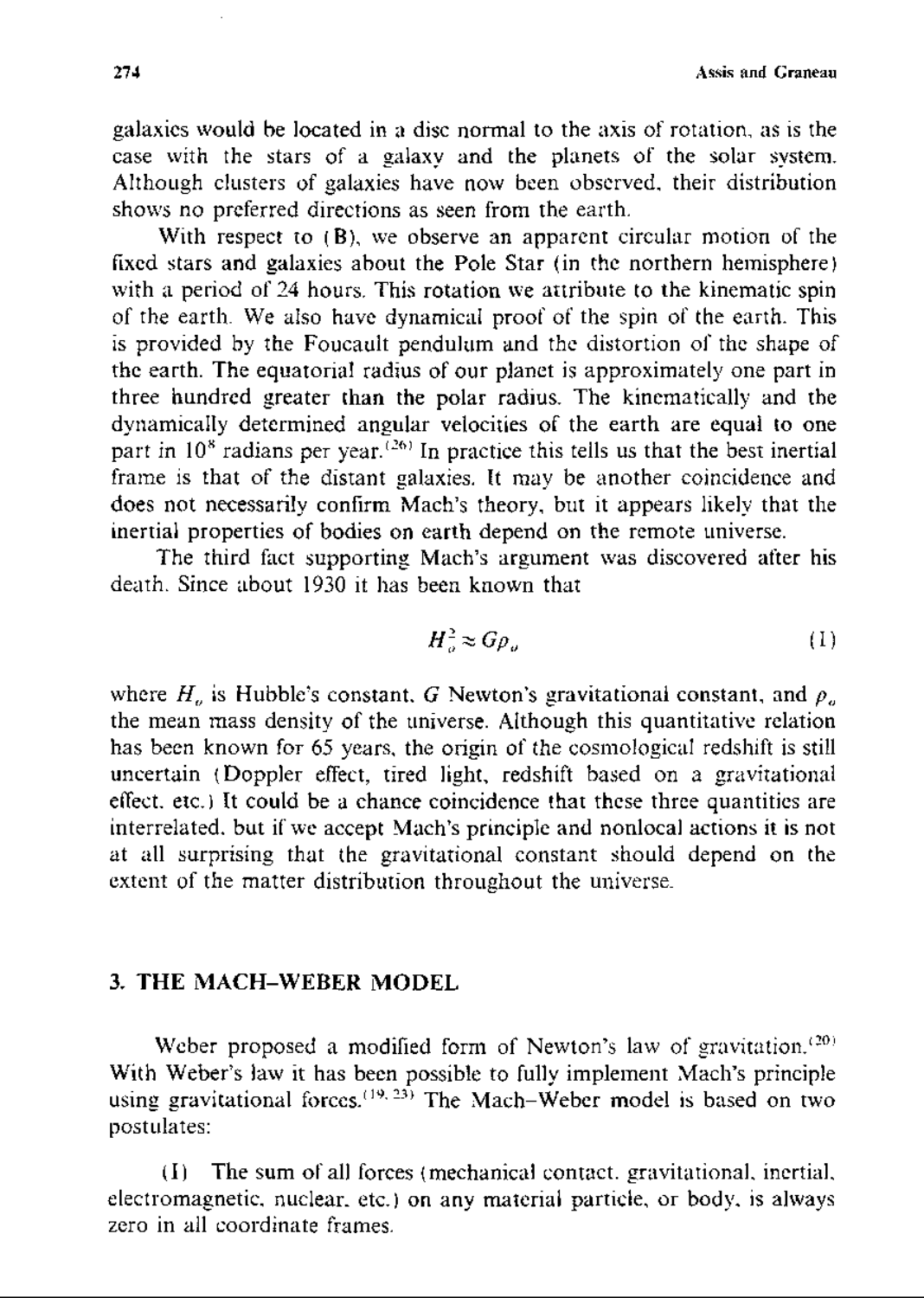(II) The gravitational attraction between two material particles, or bodies, 1 and 2 is given by Weber's force:

$$
F_{1,2} = -H_g \frac{m_1 m_2}{r^2} \left[ 1 - \frac{6}{c^2} \left( \frac{r^2}{2} - r \ddot{r} \right) \right]
$$
 (2)

where  $H_g$  is a constant (it may be put equal to G to simplify the analysis, but this is not essential as we will see),  $m_1$  and  $m_2$  are the gravitational masses of the particles 1 and 2, and  $c$  is a constant with the value of the velocity of light. The distance between the two particles is  $r$ , and their relative velocity and acceleration along  $r$  are denoted by  $\vec{r}$  and  $\vec{r}$ . As we see in the sequel, it will be the *i*-contribution which will generate Newton's inertial force  $-m\vec{a}$ . We can distinguish the *r*-contribution from the inertial force  $m\bar{q}$  by observing that the second one is fixed and homogeneous, while the first can generate an anisotropy in the effective inertial mass of a body. The *i*-contribution can also generate an effective inertial mass which depends on the potential at the location of the body. Possible experimental consequences of these facts (with the  $\ddot{r}$  present in Weber's electromagnetic force) have been discussed in Refs. 27 and 28.

The negative sign of Eq.  $(2)$  stands for a force of attraction. It is Newton's nonlocal law of universal gravitation with terms added which depend on the relative velocity and acceleration of the interacting particles. As in Newton's cosmology, the Weber law represents interconnectedness of all matter in the universe via simultaneous far-actions

The virtual work concept  $(F = -dU/dr)$  may be used to derive the Weber force from the potential energy

$$
U = -H_g \frac{m_1 m_2}{r} \left( 1 - \frac{3r^2}{c^2} \right)
$$
 (3)

It was based on this expression that Schrödinger developed his theory. $(23)$ 

To derive (2) from (3) we utilize  $F = -dU/dr$  and  $\vec{r} = \vec{r}(t)$ , so that

$$
\frac{d\vec{r}^2}{dr} = 2\vec{r}\frac{d\vec{r}}{dr} = 2\vec{r}\frac{d\vec{r}}{dt}\frac{dt}{dr} = 2\vec{r}
$$

The third term in Weber's force law, Eq. (2), is proportional to  $1/r$ and, therefore, stands for a long-range force compared to the other two terms which are proportional to  $1/r^2$  and represent short-range forces. It is the long-range third term which implements Mach's principle.<sup>1191</sup>

Other authors have tried to explain the origin of inertia with the help of  $1/r$  long-range forces proportional to relative acceleration. These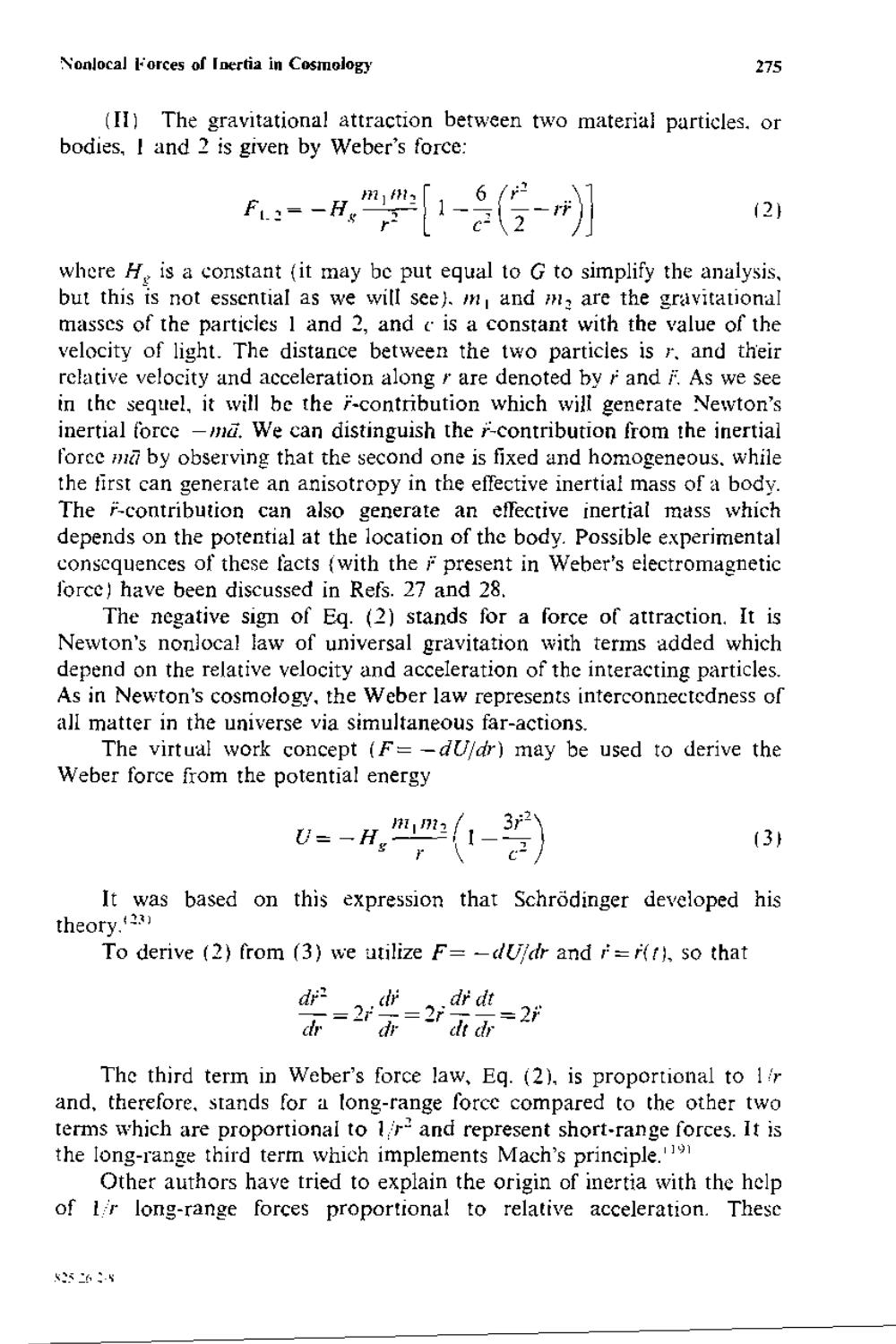276 **Assis and Graneau** 

investigators include Sciama.<sup>129</sup> Brown.<sup>130</sup> Treder.<sup>(31)</sup> Edwards.<sup>432)</sup> Barbour and Bertott,  $^{(33)}$  Eby,  $^{(34)}$  Ghosh,  $^{(35)}$  and others.

A good analysis of this kind was provided by French.<sup>1364</sup> In his words  $(p.543)$ :

"We know that the act of giving an object an acceleration a, with respect to the inertial frame defined by the fixed stars. calls into play an inertial force, equal to  $-ma$ , that expresses the resistance of the object to being accelerated."

On this basis he derives the inertial force on a particle of mass  $m$  as being given by

$$
\mathbf{F}_i = -m\mathbf{a} \sum_j \left(\frac{GM_j}{c^2r}\right) \tag{4}
$$

In French's formula  $m$  is the mass of an object on earth and  $M<sub>i</sub>$ , the mass of a celestial body and the summation extends over all the universe. The distance between the centers of mass is r and G is Newton's gravitational constant. French claims that Eg. (4) should be Newton's second law of motion, and then we would have

$$
\sum_{i} \left( \frac{GM_i}{c^2 r} \right) = 1 \tag{5}
$$

French recognized that the  $(M_i/r)$  ratios of the earth, the sun, and even the Milky Way were far too small to balance Eq. (5). Only the universe beyond our galaxy contained sufficient mass which, in spite of the great distances, could possibly satisfy the requirement of  $(5)$ . Should the origin of inertia be due to remote matter interactions, it has to involve the furthest reaches of the universe.

What is missing in French's theory is a force law which reciprocally couples the particle on earth with another particle in the distant universe, complying with Newton's third law. It would have to be a long-range force as indicated by the  $(1/r)$  relationship of Eq. (4). This alone rules out Newton's law of gravitation from being responsible for inertia. Furthermore, if the inertia force on the particle on earth is to be the same in all directions of the acceleration, the mass  $M_i$ , must be distributed homogeneously throughout the universe.

The most startling assumption underlying French's derivation of the origin of inertia is the simultaneity of the matter interactions over distances that are normally measured in light-years. The force  $\mathbf{F}_i$  of Eq. (4), arises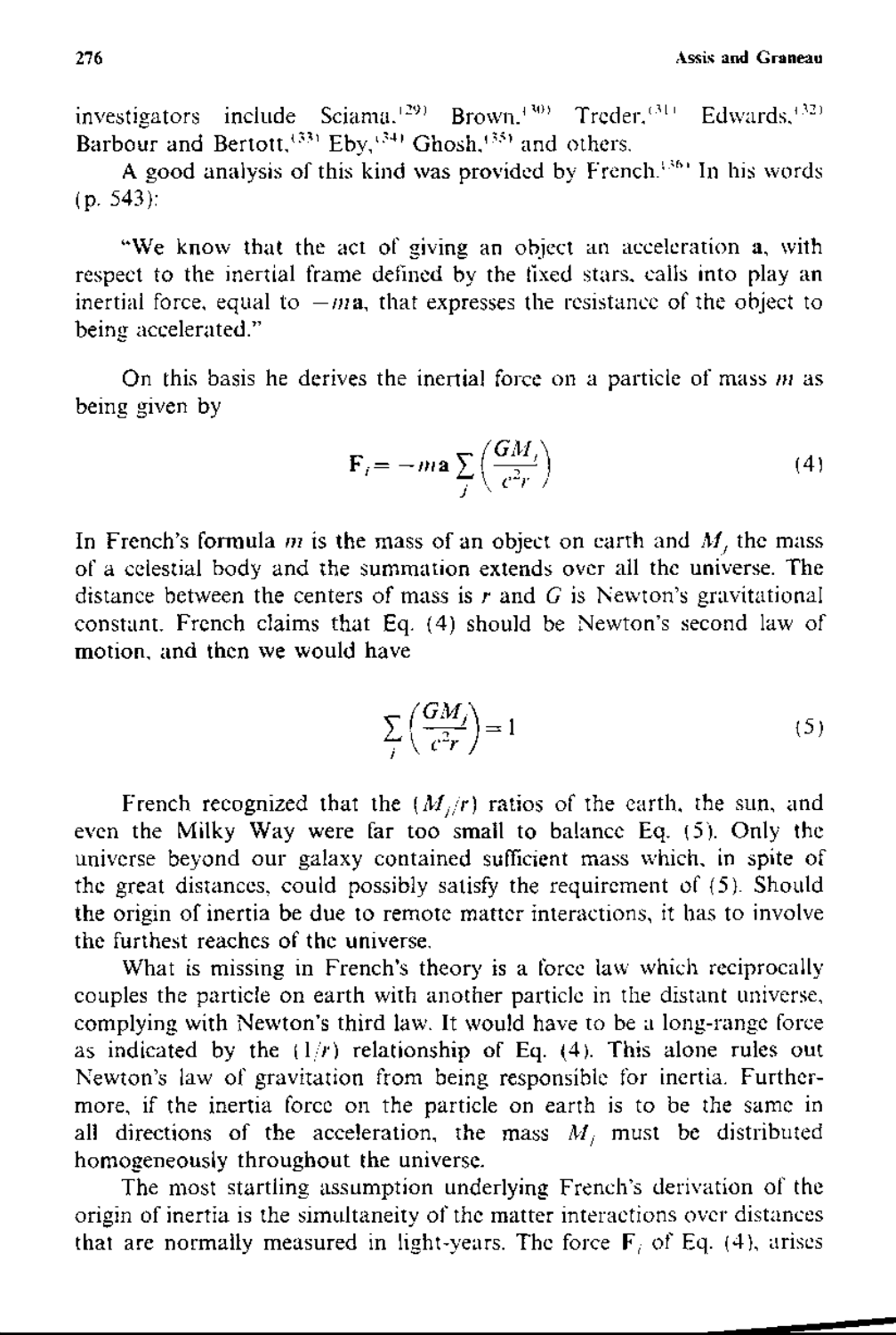#### Nonlocal Forces of Inertia in Cosmology 277

instantly when the acceleration a commences. As Mach is supposed to have put it:<sup>1371</sup> "When the subway jerks, it's the fixed stars that throw you down." The remote universe acts on us without time-delay.

To examine the Mach-Weber model of the origin of inertia we study the motion of a particle of mass  $m<sub>1</sub>$  inside a homogeneous and stationary spherical matter shell of particles  $j$ . It is known that, whatever the state of motion of  $m_1$ , the combined forces of Newtonian gravitation on  $m_1$ , due to the matter shell. cancel identically to zero. Suppose the stationary shell has a radius  $r$ , is of thickness  $dr$ , and has uniform density  $\rho$ . If the acceleration of this particle  $m_1$  is a<sub>t</sub> relative to the stationary shell, in any direction and position whatsoever, it has been shown in Ref. 19 that. according to Weber's law of gravitation, the force on it will be

$$
\mathbf{F}_i = \frac{H_g}{c^2} 8\pi r \cdot dr \cdot \rho(-m_1 \mathbf{a}_1) \tag{6}
$$

This is similar to French's result of Eq. (4).

If we now extend the calculation to a spherical volume of radius  $R$  we have to integrate (6) and obtain (supposing a constant mass density  $\rho$ ):

$$
\mathbf{F}_i = \frac{H_g}{c^2} 4\pi R^2 \rho(-m_1 \mathbf{a}_1) \tag{7}
$$

Since the volume of the sphere is  $V = (4/3) \pi R^3$  and the total mass of the sphere is  $M = V\rho$ , Eq. (7) may be written

$$
\mathbf{F}_{i} = \frac{3H_{g}M}{Rc^{2}} \left( -m_{1}\mathbf{a}_{1} \right)
$$
 (8)

The Milky Way is surrounded by matter in all directions. We then consider  $M$  as being the homogeneous mass surrounding our galaxy. We will suppose that the body  $m_1$  (for instance, a planet) is interacting with l local bodies (other planets, the sun, etc.) and represent the forces of these local bodies on  $m_1$ , by  $\sum_l \mathbf{F}_l$ . According to Eq. (8) and to postulate (I) of the Mach·~Weber model we get

$$
\sum_{i} \mathbf{F}_{i} + \left( -\frac{3H_{g}M}{Rc^{2}} m_{1} \mathbf{a}_{1} \right) = 0 \tag{9}
$$

And this can be identified with Newton's second law of motioo.

In order to see this more clearly we can study the "two-body" planetary problem (with Mach's point of view it is the two bodies—the sun and a planet-plus the fixed stars). The particle  $m_1$  is a planet interacting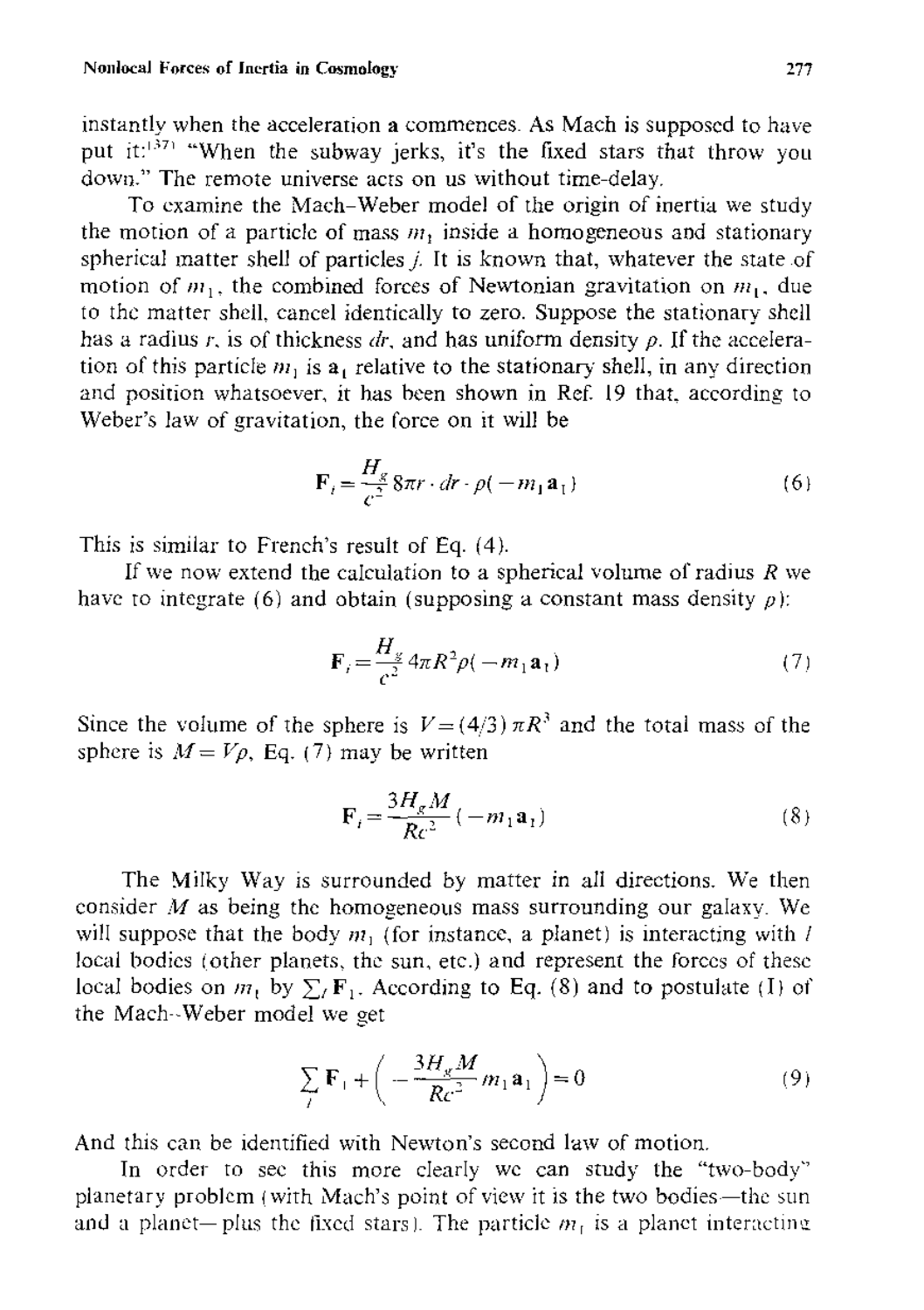with the fixed stars through  $(8)$ , and with the sun through Weber's gravitational force (2). For the typical velocities and accelerations of the planets in the solar system we can usually neglect the  $\ell^2/c^2$  and  $r\ell^2$  in (2). Substituting  $\sum_i$  F<sub>L</sub> in (9) by Eq. (2) without the small corrections in  $\vec{r}$  and  $\vec{r}$ Yields

$$
-H_g \frac{m_1 m_s}{r^2} \hat{r} - \frac{3H_g M}{Rc^2} m_1 a_1 = 0 \tag{10}
$$

where  $m<sub>s</sub>$  is the mass of the sun,  $r$  is the distance between the sun and the planet  $m_1$ , and  $\hat{r}$  is the unit vector pointing from the sun to the planet  $m_1$ . This is exactly the two-body problem in Newtonian mechanics, provided that  $H_g/(3H_g M/Rc^2) = G$ . Newton's gravitational constant. As French emphasized, this has been known to be true for almost sixty years now [this relation is the same as Eq. (1) remembering that  $M = \rho_n 4\pi R^3/3$  and  $H<sub>a</sub> = c/R$ ]. It shows that Eqs. (8) and (9) agree with French's formulation of Mach's principle [Eq. (4)]. From the beginning we utilized a force law which complics with Newton's third law (action and reaction).

Equation (10) also shows that the constant  $H<sub>v</sub>$  is undetermined as it can be cancelled out in both terms. This is a consequence of the first postulate of the Mach-Weber model as we can multiply all forces by the same constant  $x$  without altering any result. This is also in compliance with Mach's principle as now only ratios of forces \vill be relevant, but not the absolute value of any single force.

Here we neglected the terms with  $\frac{\partial^2}{\partial x^2}$  and  $\frac{\partial^2}{\partial y^2}$  only to show how to arrive at Eg. (I) in the Mach--Weber model. If the orbits of the planets were perfect circles we would have constant  $\vec{r}$ 's so that  $\vec{r}$  and  $\vec{r}$  would be zero for the planets. In reality the orbits are ellipses with small eccentricities. This means that these terms cannot be completely neglected. As a matter of fact it will be exactly these terms which will generate the precession of the perihelion of the planets in agreement with observations (the algebraic value of this precession in the Mach-Weber model is exactly the same as the expression of Einstein's general relativity, although coming from a different orbit equation). This was shown by Paul Gerber in the last ccntury,<sup>(38)</sup> although his work was criticized by Seeliger.<sup>(39)</sup> The precession of the perihelion of the planets with Weber's law has peen calculated indcpendently by Tisserand,<sup>(21)</sup> Schrödinger,<sup>(23)</sup> Eby,<sup>(34)</sup> and Assis.<sup>(19)</sup>1

Wesley believes that the correct gravitational force up to second order in  $1/c$  should be given by Eq. (2) with a  $1/c^2$  factor, instead of  $6/c^2$ .<sup>(40)</sup> His expression is then completely similar to Weber's original force applied to electromagnetism (replacing  $-Gm_1m$ , by  $q_1q_2/4\pi\epsilon_{\alpha}$ ).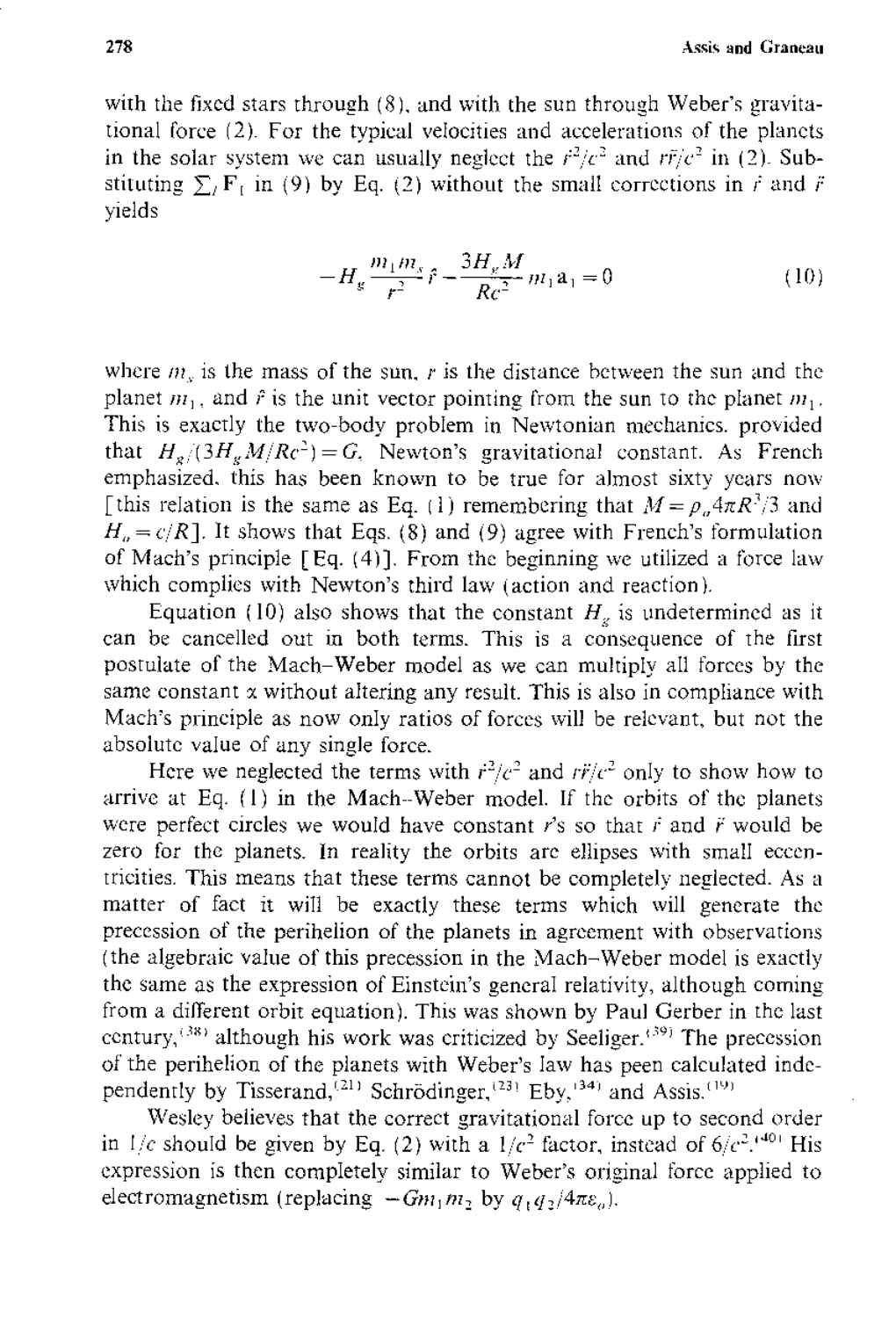Once Newton's second law has been derived from Mach's principle. the other forces of inertia (e.g., centrifugal force, Coriolis force, and the forces on gyroscopes) follow from the normal Newtonian mechanics. The only important fact to keep in mind is that instead of absolute space the inertial frame has been shown to be the frame of the "fixed stars."

This model explains the three quantitative facts which support Mach's principle, as mentioned previously. Equation  $(8)$  arises from a gravitational interaction [through Weber's force, Eq. (2)] between  $m_1$  and the remaining universe. As the concept of inertial mass was never introduced m the model. all the masses which appear in both sides of (10) arc gravitational masses. Equation (l0) proves the identity of inertial and gravitational mass. The second fact (absolute space is the frame of the fixed stars, or the kinematical rotation of the earth is the same as its dynamical rotation) follows directly from this model, because we derived Newton's second law [our Eq. (10)] in the frame of the fixed stars. The centrifugal and Coriolis forces will appear in systems which rotate relative to the fixed stars. as was emphasized by Mach. And the third fact  $[Eq. (1)]$  is a necessary consequence of this model, as Eq. (10) and the numerical relationship between  $G$ ,  $H_{\alpha}$  and  $\rho_{\alpha}$  indicate. As these three facts are determined quantitatively by the Mach-Weber model, we now discuss other related cosmological issues.

## 4. COSMOLOGICAL CONSEQUENCES OF MACH-WEBER **INERTIA**

Gravitation theory is more than three hundred years old. Newton's universal law has accounted for almost all gravitational observations made in three centuries. Apart from inertia, which Newton did not treat as a gravitational phenomenon, the only remaining mystery was the anomalous precession of the perihelion of the planet Mercury (we will not consider here the interaction between gravitation and electromagnetism, as in the gravitational deflection of light and the gravitational redshift). General relativity finally provided a reason for the odd behavior of Mercury.

With an expanded law of gravitation, as the one proposed by Weber, there arose the prospcct that the precession of the elliptic orbit of Mercury around the sun could be explained without invoking the gravitation and local actions of general relativity. As we observed previously, this was accomplished and represents the first astronomical success of Mach -Weber inertia.

A truly cosmological consequence of the Mach-Weber theory is that. as shown by Eq.  $(7)$ , the universe in this model is a sphere of finite radius  $R^{(41)}$  With Hubble's constant *H<sub>n</sub>*, this radius would be  $R = c/H$ . The size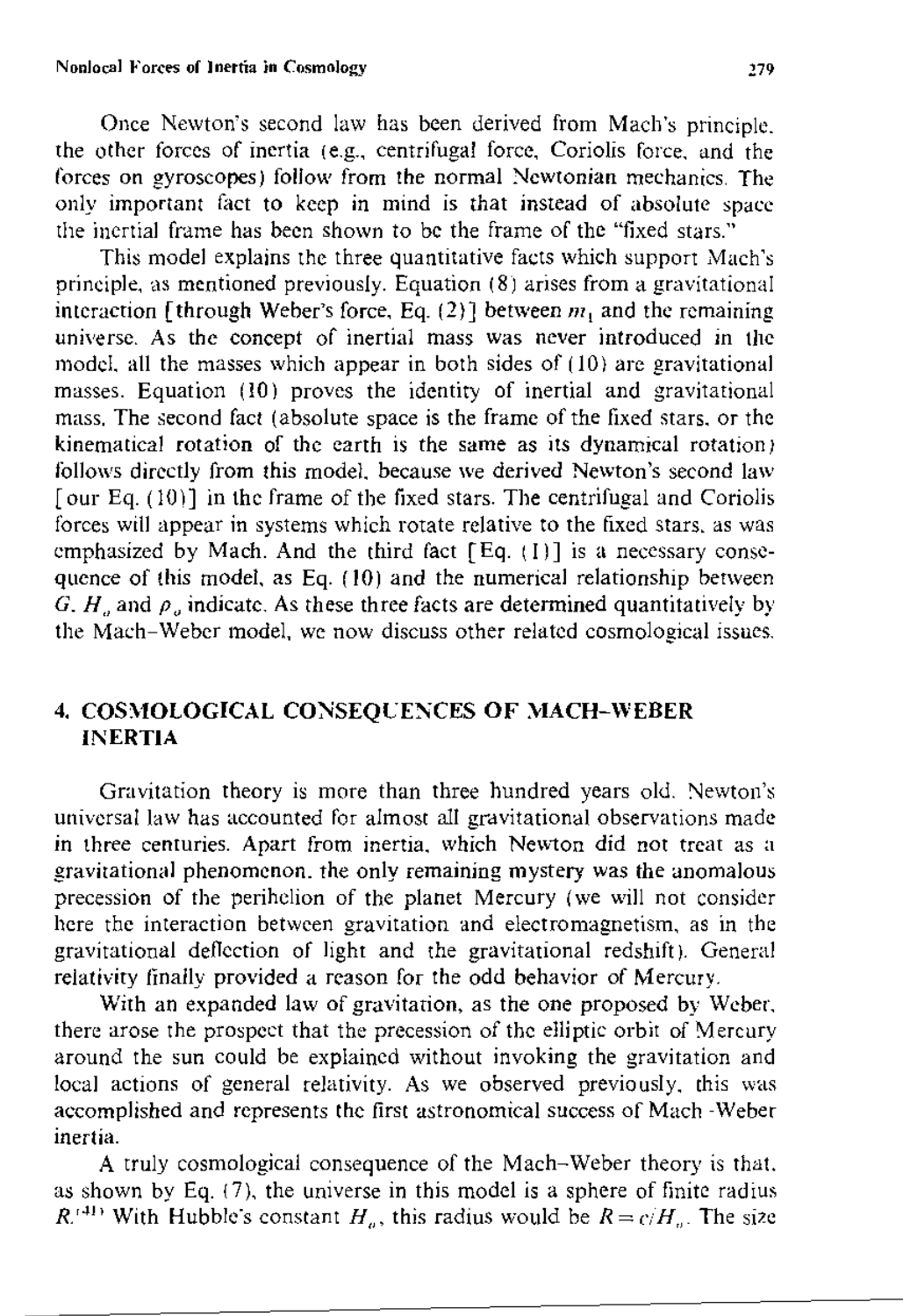**280/ Assis and Graneau** 

of the universe has been in the forefront of all cosmological speculations. As Mach's philosophy is closely allied to Newton's point of view, we might examine what Newton had to say about the size of the universe.

Early in his life Newton believed in a finite-size cosmos immersed in an infinite void, as suggested by the Stoics in Greeec. Later he reasoned that a finite universe would fall inward and congregate in a large spherical mass.<sup>(42)</sup> To avoid gravitational collapse. Newton thought the Creator must have made the universe inlinilcly large. Then every star could be pulled equally strongly in all directions. The cancellation of multi-directional pulls, however, rested precariously on a uniform matter distribution throughout thc universe. Newton spoke of each star being poised on the point of a needle. ready to fall in any direction.

If we invoke inertia forces to stabilize the univcrse, by way of centrifugal action, it seems that in this model we can return to the tinite universe of the Stoics. The reason is that if we have a constant and uniform matter density  $\rho$  and make  $R \rightarrow \infty$  in Eq. (7), we obtain that the inertial force diverges to infinity. To avoid this we can say that the matter in the universe is limited to a finite volume. Whether this is situated in a larger void, or not, is unimportant. If the universe is infinite and contains an infmite amount of matter. the present model would fail and must be modified. A proposal in this direction. utilizing the exponential decay for gravitation proposed by Seeliger and C. Neumann m a Weber law applied to an infinite and homogeneous universe, has been given recently.  $\mathbf{H}^{(1)}$ 

Another consequence of the Mach-Weber model is the necessity for a homogeneous distribution of matter in the remote regions of the cosmos.<sup>'411</sup> Not all the cosmic and nearby matter need be distributed uniformly. The mhomogeneous part does give rise to Newtonian gravitational attraction represented by the first term of Eq.  $(2)$ . It is responsible for the weight of all bodies on the surface of the earth. Space travel relies on the concentrated masses of the sun and all its planets. The clusters of galaxies cause no noticeable gravitational effect in the solar system. The distribution of all visible matter in the sky may be nonuniform. If this is the case, it cannot be the cause of the Mach-Weber inertia forces. unless the Jorces of inertia (or the inertial masses) are found to have different values in different directions.

Equation (7). the inertia force law. stands and falls by the existence of a considemble amount of uniformly distributed matter outside our own galaxy. At present we feel this may be some form of cosmic dust for matter dispersed homogeneously in atomic or molecular form, or the uniform distribution of galaxies in the sky, or cosmic plasmas.

The finely divided dark cosmic matter may not only be required to imbue matter on earth with inertia, but as Arp  $et \, al.^{(45)}$  suggested, it could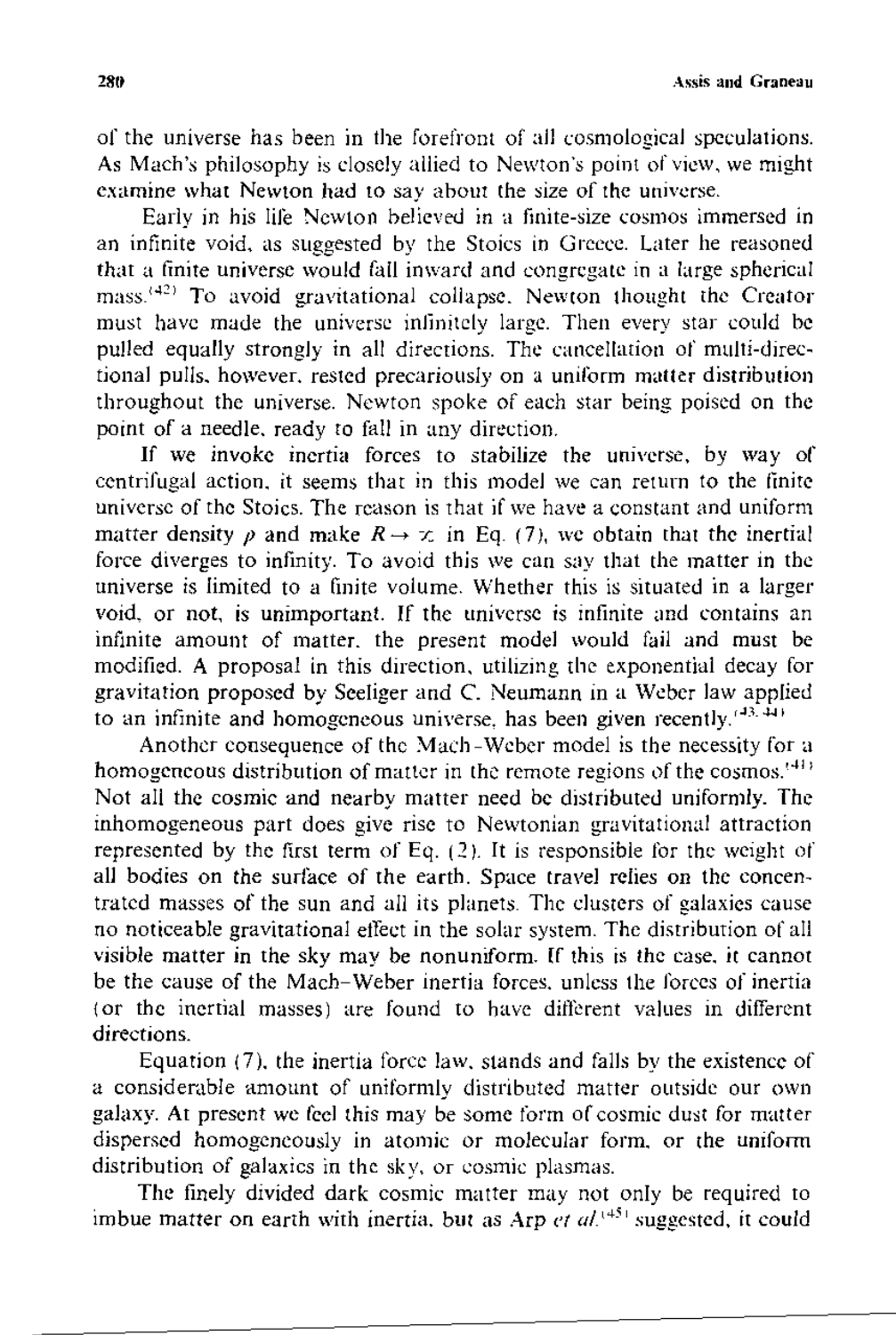also be the source of the cosmic background radiation which impinges on earth from all directions. Therefore, the requirement of a uniform dark matter distribution and the measured isotropy of the cosmic background radiation<sup>1461</sup> go hand-in-hand. It must be stressed that nonlocal inertia forces and the local emission and reception of electromagnetic radiation are not mutually exclusive phenomena. The cosmic dust, it seems, continuously emits radiation, representing a temperature of 2.7 K, and we receive it in our part of the universe much later.

The Mach-Weber origin of inertia is not in obvious conflict with the expanding universe and the "big-bang" concept of creation, but it is also consistent with a static universe. If the total amount of matter in the cosmos is being conserved, the expansion implies, however, a very slow decrease in the density of cosmic dust. Matter conservation demands  $\rho R^3$  = constant. This is not guaranteed by the inertia force law, Eq. (7). Hence an expanding universe may be accompanied by slow changes in particle mass and the gravitational constant. In a nonexpanding universe, on the other hand, the gravitational constant and the particle masses would stay constant in time. $(43, 44)$ 

Further discussion on this subject can be found in Ref. 47, Chapters 7 and 8.

#### **ACKNOWLEDGMENT**

One of the authors (A.K.T.A.) wishes to thank FAPESP for financial support. The authors thank also the referees for their constructive remarks regarding the first version of this paper.

#### **REFERENCES**

- 1. Y. Aharonov and D. Bohm, "Significance of electromagnetic potentials in quantum theory," Phys. Rev. 115, 485 (1959).
- 2. G. Moellenstedt and W. Bayh, "Messung der kontinuierlichen Phasenschiebung im kraftfreiem Raum durch das magnetische Vektor Potential," Naturwissenschaften 49, 81  $(1962)$ .
- 3. J. S. Bell, Speakable and Unspeakable in Quantum Mechanics (Cambridge University Press, New York, 1987).
- 4. A. Aspect, J. Dalibard, and G. Roger, "Experimental test of Bell's inequalities using timevarying analyzers," Phys. Rev. Lett. 49, 1804 (1982).
- 5. J. P. Wesley, Phys. Essays 7, 240 (1994).
- 6. P. Grancau, Ampère-Neumann Electrodynamics of Metals, 2nd edn. (Hadronic Press. Palm Harbor, 1994).
- 7. P. Graneau, "Nonlocal action in the induction motor." Found. Phys. Lett. 4, 499 (1991).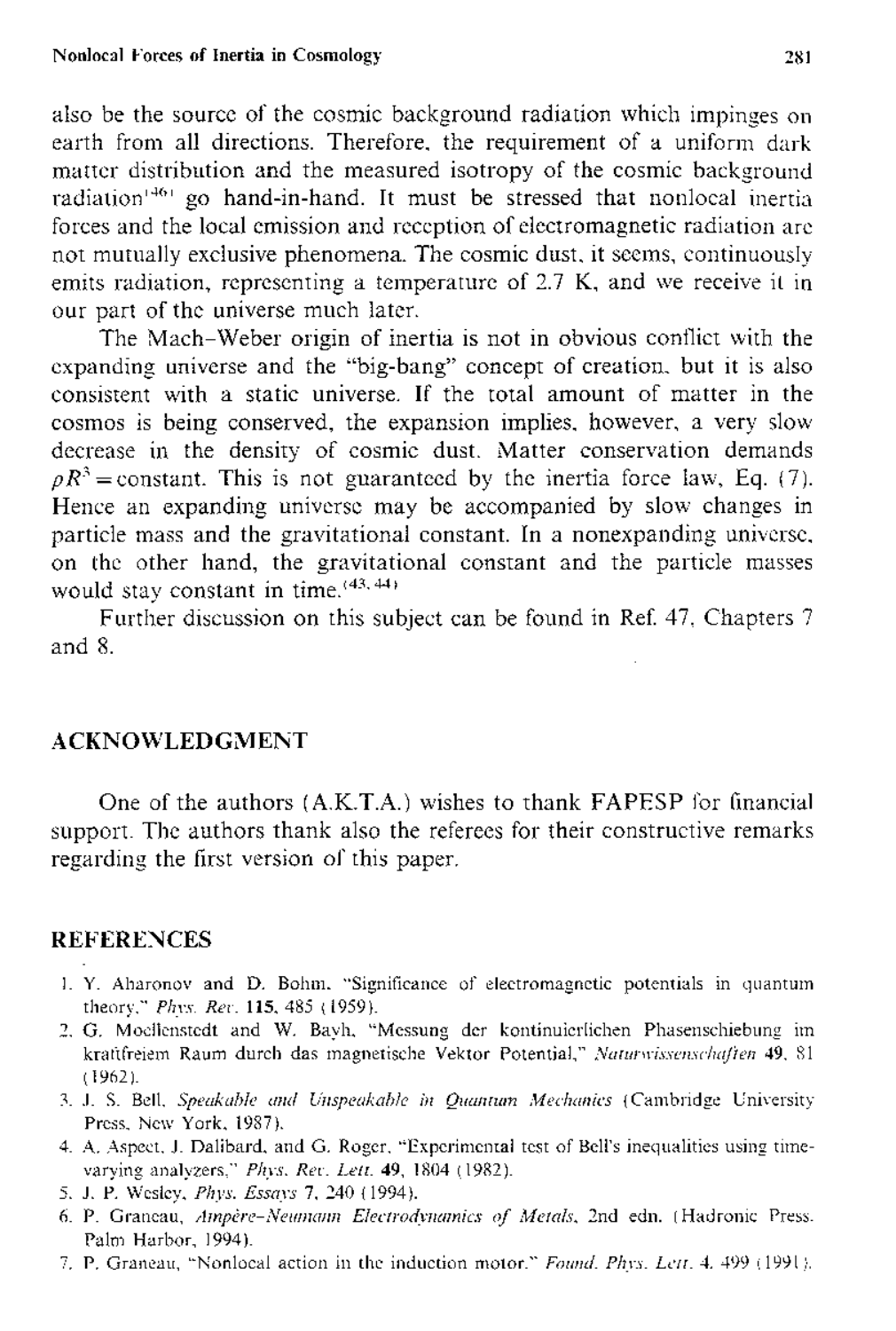- 8. P. Graneau, "Electromagnetic jet-propulsion in the direction of current flow," Nature 295, 311 (1982).
- 9. P. Graneau, "First indication of Ampere tension in solid electric conductors," Phys. Lett. A 97, 253 (1993).
- 10. P. Graneau, "Wire explosions," Phys. Lett A 120, 77 (1987).
- H. P. T. Pappas, "The original Ampère force and Biot-Savart and Lorentz forces," Nuovo Cimento B 76, 189 (1983).
- 12. P. G. Moyssides and P. T. Pappas, "Rigorous quantitative test of Biot-Savart Lorentz forces," J. Appl. Phys. 59, 19 (1986).
- 13. P. Graneau, "Railgun Recoil and relativity," J. Phys. D 20, 391 (1987).
- 14. P. G. Moyssides, "Experimental verification of the Biot-Savart-Lorentz and Ampère force laws in a closed circuit, revisited," IEEE Trans. Magn. 25, 4313 (1989).
- 15. A. K. T. Assis, "On the mechanism of railguns," Galilean Electrodynam. 3, 93 (1992).
- 16. J. Nasilowski, "A note on longitudinal Ampère forces in gaseous conductors," Phys. Lett. A 111, 315 (1985).
- 17. T. E. Phipps, Jr., "New evidence for Ampère longitudinal forces," Phys. Essays 3, 198  $(1990)$ .
- 18. T. E. Phipps and T. E. Phipps. Jr., "Observation of Ampère forces in mercury," Phys. Lett. A 146, 6 (1990).
- 19. A. K. T. Assis, "On Mach's principle," Found. Phys. Lett. 2, 301 (1989).
- 20. W. Weber, Wilhelm Weber's Werke, 6 volumes (Springer, Berlin, 1892-4); see especially Vol. 4, p. 479.
- 21. M. F. Tisserand. "Sur le mouvement des planètes autour du soleil, d'après la loi électrodynamique de Weber," C. R. Acad. Sci. (Paris) 75, 760 (1872).
- 22. P. Graneau, "Interconnecting action-at-a-distance," Phys. Essays 3, 340 (1990),
- 23. E. Schrödinger, "Die Erfüllbarkeit der Relativitätsforderung in der klassischen Mechanik," Ann. Phys. (Leipzig) 77, 325 (1925).
- 24. A. Einstein, "Prinzipielles zur allgemeinen Relativitatstheorie," Am. Phys. (Leipzig) 55, 241 (1918).
- 25. E. Mach, The Science of Mechanics (Open Court, La Salle, 1960).
- 26. L. I. Schiff, "Observational basis of Mach's principle," Rev. Mod. Phys. 36, 510 (1964).
- 27. A. K. T. Assis, "Centrifugal electrical force," Commun. Theor. Phys. 18, 475 (1992).
- 28. A. K. T. Assis, "Changing the inertial mass of a charged body," J. Phys. Soc. Japan 62, 1418 (1993).
- 29. D. W. Sciama, "On the origin of inertia," Mon. Not. R. Astron. Soc. 113, 34 (1953).
- 30. G. B. Brown, Retarded Action-at-a-distance (Cortney Publications, Luton, 1982).
- 31. H. J. Treder, Die Relativitaet der Tragheit (Akademic-Verlag, Berlin, 1972).
- 32. W. F. Edwards, "Inertia and an alternative approach to the theory of interactions," *Proc.* Utah Acad, Sci., Arts, Lett. 51 (2), 1 (1974).
- 33. J. B. Barbour and B. Bertotti, "Gravity and intertia in a Machian framework," Nuoro Cimento B 38, 1 (1977).
- 34, P. B. Eby, "Perihelion precession as a Machian effect," Lett. Nuovo Cimento 18, 93  $(1977)$ .
- 35. A. Ghosh, "Velocity-dependent intertial induction: a possible tired-light mechanism," Apeiron 9-10, 35 (1991).
- 36. A. P. French, Newtonian Mechanics (Norton, New York, 1971).
- 37. T. E. Phipps, "Should Mach's principle be taken seriously?" Spec, Sci. Technol. 1, 499  $(1978)$
- 38. P. Gerber, "Die räumliche und zietliche ausbreitung der gravitation," Z. Math. II 43, 93  $(1898).$